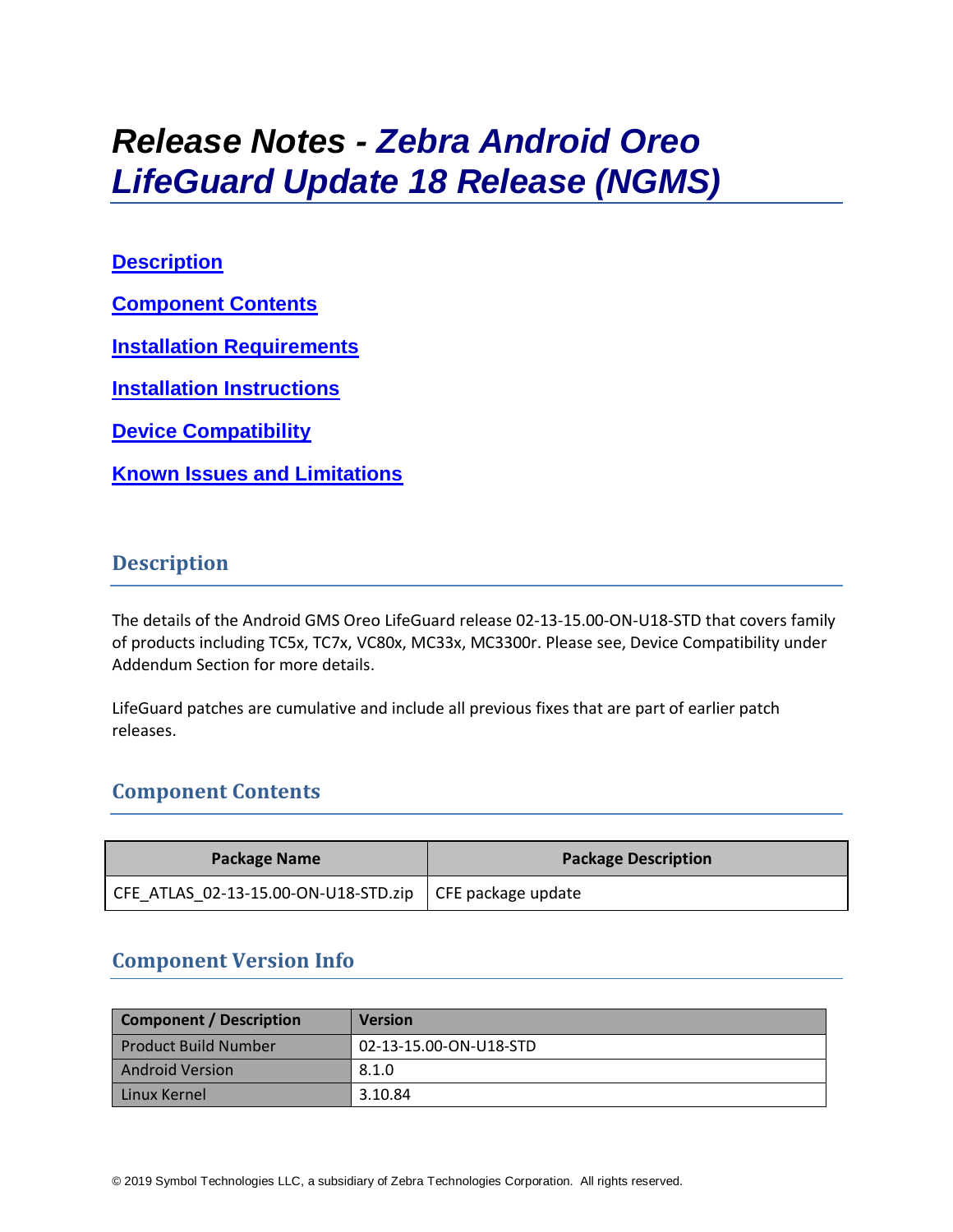| <b>Android SDK Level</b>         | 27                                                                                                                                                                                                                                        |
|----------------------------------|-------------------------------------------------------------------------------------------------------------------------------------------------------------------------------------------------------------------------------------------|
| Platform                         | QC8956                                                                                                                                                                                                                                    |
| <b>Bluetooth Stack</b>           | 4.1                                                                                                                                                                                                                                       |
| <b>Flash Size</b>                | 16/32GB                                                                                                                                                                                                                                   |
| <b>RAM Size</b>                  | 2/4GB                                                                                                                                                                                                                                     |
| <b>Scanning Framework</b>        | 22.0.6.2                                                                                                                                                                                                                                  |
| SimulScan                        | 4.0.5                                                                                                                                                                                                                                     |
| SimulScanEngine                  | 3.0.1                                                                                                                                                                                                                                     |
| DataWedge                        | 7.3.26                                                                                                                                                                                                                                    |
| <b>EMDK</b>                      | 7.3.21.2321                                                                                                                                                                                                                               |
| MXMF / OSX                       | MXMF: 9.0.4.3 / OSX: QCT.81.8.8.3                                                                                                                                                                                                         |
| WiFi                             | FUSION_BA_2_11.0.1.026_O                                                                                                                                                                                                                  |
|                                  | Radio: BA 2 11.0.0.019 O                                                                                                                                                                                                                  |
|                                  | Application: BA_2_11.0.0.012_O                                                                                                                                                                                                            |
|                                  | Middleware: BA 2 11.0.0.015 O                                                                                                                                                                                                             |
|                                  | Firmware: 7.35.205.8_20181002                                                                                                                                                                                                             |
| <b>NFC</b>                       | NFC NCIHALx AR003C.8.3.0 O OpnSrc                                                                                                                                                                                                         |
| PTT                              | 3.1.39                                                                                                                                                                                                                                    |
| <b>Touch FW</b>                  | TC70x/TC75x = 1.9-Stylus-1-0 & TC51/TC56 = 1.8-Stylus-2.0                                                                                                                                                                                 |
| RxLogger                         | 5.4.12.0                                                                                                                                                                                                                                  |
| <b>Bluetooth Pairing Utility</b> | 3.14                                                                                                                                                                                                                                      |
| Zebra Data Service               | 3.5.0.1162                                                                                                                                                                                                                                |
| <b>Files</b>                     | 8.1.0                                                                                                                                                                                                                                     |
| <b>Stage Now</b>                 | 3.3.1.2000                                                                                                                                                                                                                                |
| <b>Battery Swap</b>              | 1.0                                                                                                                                                                                                                                       |
| <b>User Guide</b>                | 1.0                                                                                                                                                                                                                                       |
| Camera                           | 2.0.002                                                                                                                                                                                                                                   |
| <b>MSRN</b>                      | 2.01                                                                                                                                                                                                                                      |
| Zebra Volume Control (ZVC)       | 2.1.0.14                                                                                                                                                                                                                                  |
| <b>Battery Manger</b>            | 1.4.2                                                                                                                                                                                                                                     |
| ActiveEdge                       | 2.5.16                                                                                                                                                                                                                                    |
| WorryFree WiFi Analyzer          | 3.2.20                                                                                                                                                                                                                                    |
| <b>Device Central</b>            | 2.1.0.9                                                                                                                                                                                                                                   |
| Zebra Software License           | 3.1.1                                                                                                                                                                                                                                     |
| Manager                          |                                                                                                                                                                                                                                           |
| Audio                            | 0.8.0.0                                                                                                                                                                                                                                   |
| <b>Acoustic Profiles</b>         | TC51: General: AO1.1 Cellular: N/A<br>TC51HC: General: AO2.1 Cellular: N/A<br>TC70x: General: BO1.1 Cellular: N/A<br>TC56: General: AO3.1 Cellular: AO3.2<br>TC75x: General: BO2.1 Cellular: BO2.1<br>VC80x: General: EO1.1 Cellular: N/A |
|                                  | MC33x: General: DO3.1 Cellular: N/A                                                                                                                                                                                                       |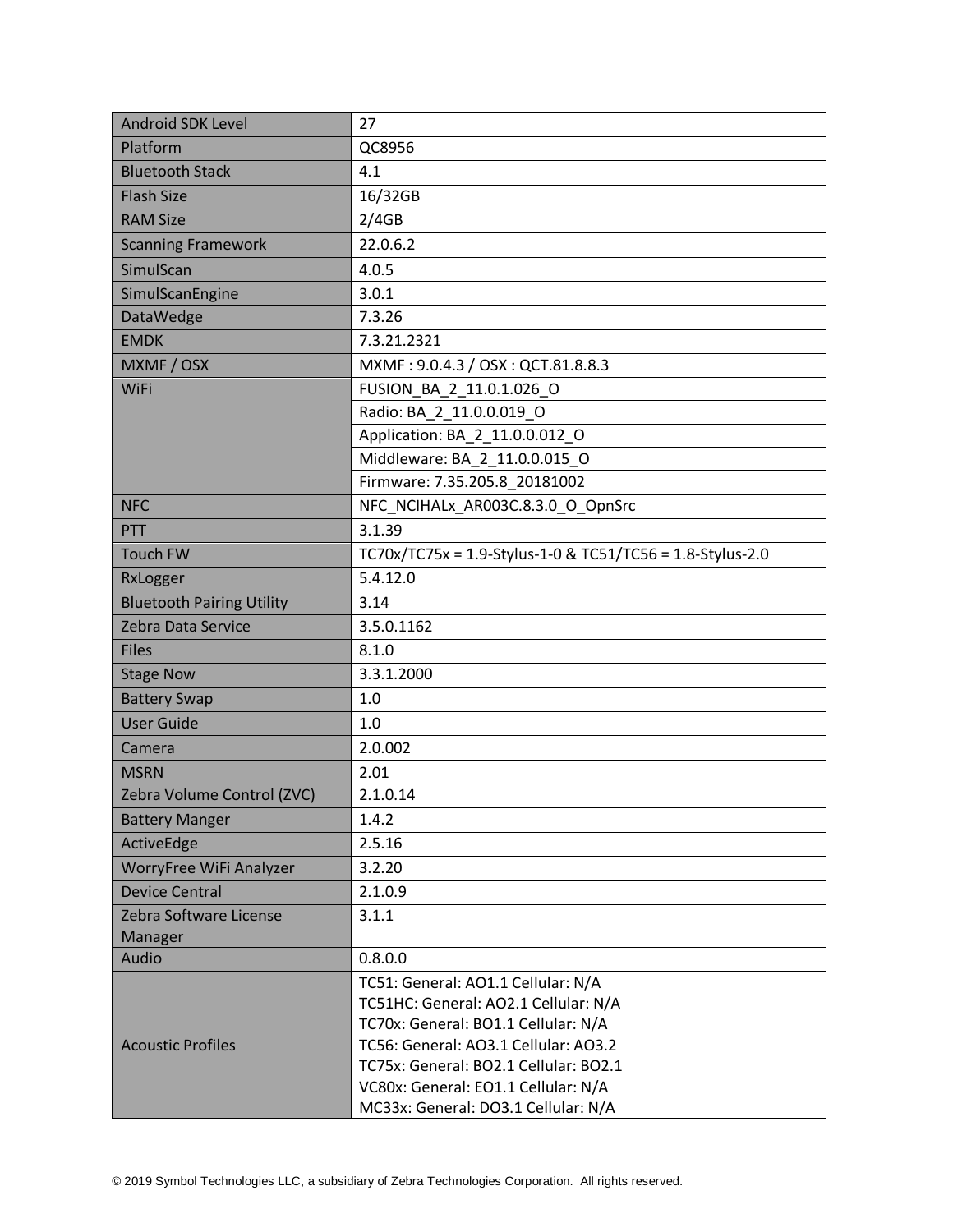| OemInfo                         | 1.0.1.1128                                    |  |
|---------------------------------|-----------------------------------------------|--|
| <b>OemConfig</b>                | 9.0.1.0                                       |  |
| Enterprise Keyboard (EKB)       | 2.1.1.3                                       |  |
| WebView                         | 73.0.3683.90                                  |  |
| Diagnostic Tool                 | 1.17.0.9                                      |  |
| <b>RFID Module</b>              | MC3300R: PAAEES00-001-R03                     |  |
| <b>RFID Radio</b>               | MC3300R: 2.0.30.0                             |  |
| Zebra RFID Mobile (Demo App)    | MC3300R: 2.2.7.1                              |  |
| <b>RFID Manager Application</b> | MC3300R: 2.0.10.1                             |  |
| <b>RFID System Service</b>      | MC3300R: 2.0.4.2                              |  |
| <b>Finger Print</b>             | Zebra/TC70x/TC70x:8.1.0/02-13-15.00-ON-U18-   |  |
|                                 | STD/105:user/release-keys                     |  |
|                                 | Zebra/TC51/TC51:8.1.0/02-13-15.00-ON-U18-     |  |
|                                 | STD/105:user/release-keys                     |  |
|                                 | Zebra/TC51/TC51HC:8.1.0/02-13-15.00-ON-U18-   |  |
|                                 | STD/105:user/release-keys                     |  |
|                                 | Zebra/TC75x/TC75x:8.1.0/02-13-15.00-ON-U18-   |  |
|                                 | STD/105:user/release-keys                     |  |
|                                 | Zebra/TC75x/TC75xDF:8.1.0/02-13-15.00-ON-U18- |  |
|                                 | STD/105:user/release-keys                     |  |
|                                 | Zebra/TC56/TC56:8.1.0/02-13-15.00-ON-U18-     |  |
|                                 | STD/105:user/release-keys                     |  |
|                                 | Zebra/VC80x/VC80x:8.1.0/02-13-15.00-ON-U18-   |  |
|                                 | STD/105:user/release-keys                     |  |
|                                 | Zebra/MC33/MC33:8.1.0/02-13-15.00-ON-U18-     |  |
|                                 | STD/105:user/release-keys                     |  |
|                                 | Zebra/MC33/MC33C:8.1.0/02-13-15.00-ON-U18-    |  |
|                                 | STD/105:user/release-keys                     |  |
| <b>Security Patch Level</b>     | September 01 2019                             |  |

#### **1. CFE v18 Updates:**

- ❖ CFE\_ATLAS\_02-13-15.00-ON-U18-STD.zip (NGMS)
- 1. **Android Security Patch Level: September 01, 2019**. Use the link below to see the Android Security bulletin for more information: <https://source.android.com/security/bulletin/>
- 2. Updated below mentioned components: For more detail please refer [http://techdocs.zebra.com](http://techdocs.zebra.com/)
	- DataWedge Version 7.3.26
	- $\bullet$  MXMF Version 9.0.4.3
	- EMDK Version 7.3.21.2321
	- OSx Version QCT.81.8.8.3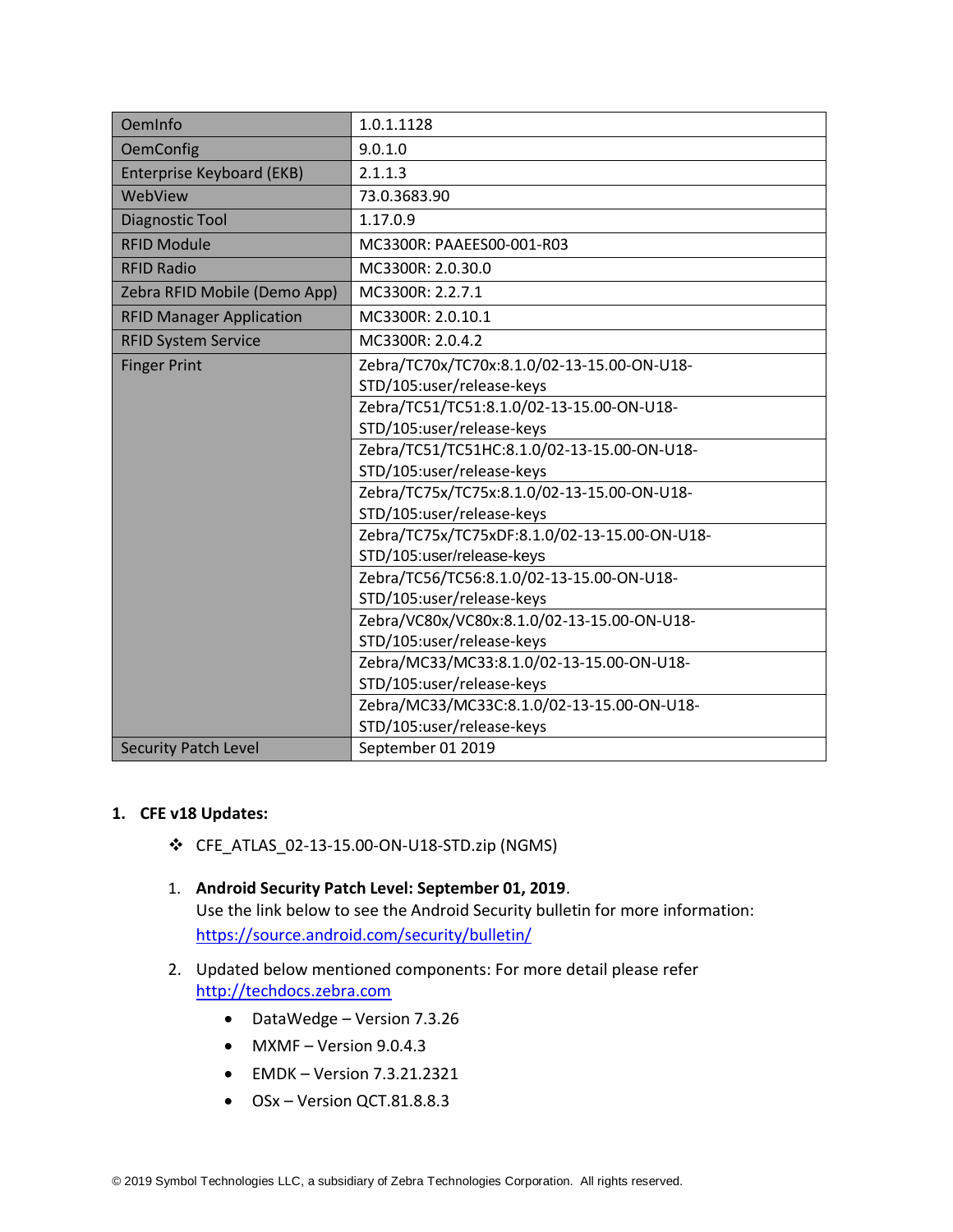- a. SPR37601 Resolved an issue wherein locale en IE and es MX was not being set successfully.
- Scanning Framework Version 22.0.6.2
	- a. SPR37201 Resolved an issue wherein Scan Hard Trigger stops working once Language Settings are modified.
- 1. Resolved an issue wherein RFID connect failures is observed for RFID SDK apps due to RFIDWedge enabled in the background.

#### **2. CFE v17 Updates:**

- ❖ CFE\_ATLAS\_02-13-15.00-ON-U17-STD.zip (NGMS)
- 3. **Android Security Patch Level: August 01, 2019**. Use the link below to see the Android Security bulletin for more information: <https://source.android.com/security/bulletin/>
- 4. Updated below mentioned components: For more detail please refer [http://techdocs.zebra.com](http://techdocs.zebra.com/)
	- Fusion Version FUSION BA 2 11.0.1.026 O
	- Radio Version BA\_2\_11.0.0.019\_O
	- SimulScan Version 4.0.5 & SimulScanEngin Version 3.0.1
		- a. General optimizations in barcode scanning and OCR algorithms.
		- b. Miscellaneous bug fixes associated with demo app and stability test improvements.
		- c. Alignment with other supported Android platforms.
- 3. SPR37638 Resolved an issue wherein the set passcode prompt would show up on every reboot when the device was configured with AW along with enforcing pin profile and AW Launcher installed.
- 4. Workstation cradle features/fixes (TC5X only):
	- When the device is placed in workstation dock cradle, display resolution is automatically set to 1080x1920 with a density of 200dp.
	- When the device is removed from workstation dock cradle, display resolution is automatically set to 720x1280 with a density of 320dp.
	- Resolved an issue wherein if device reboot is performed on the Workstation cradle, headset icon will not disappear on status bar even after undocking the device from the cradle.

#### **3. CFE v16 Updates:**

❖ CFE\_ATLAS\_02-13-15.00-ON-U16-STD.zip (NGMS)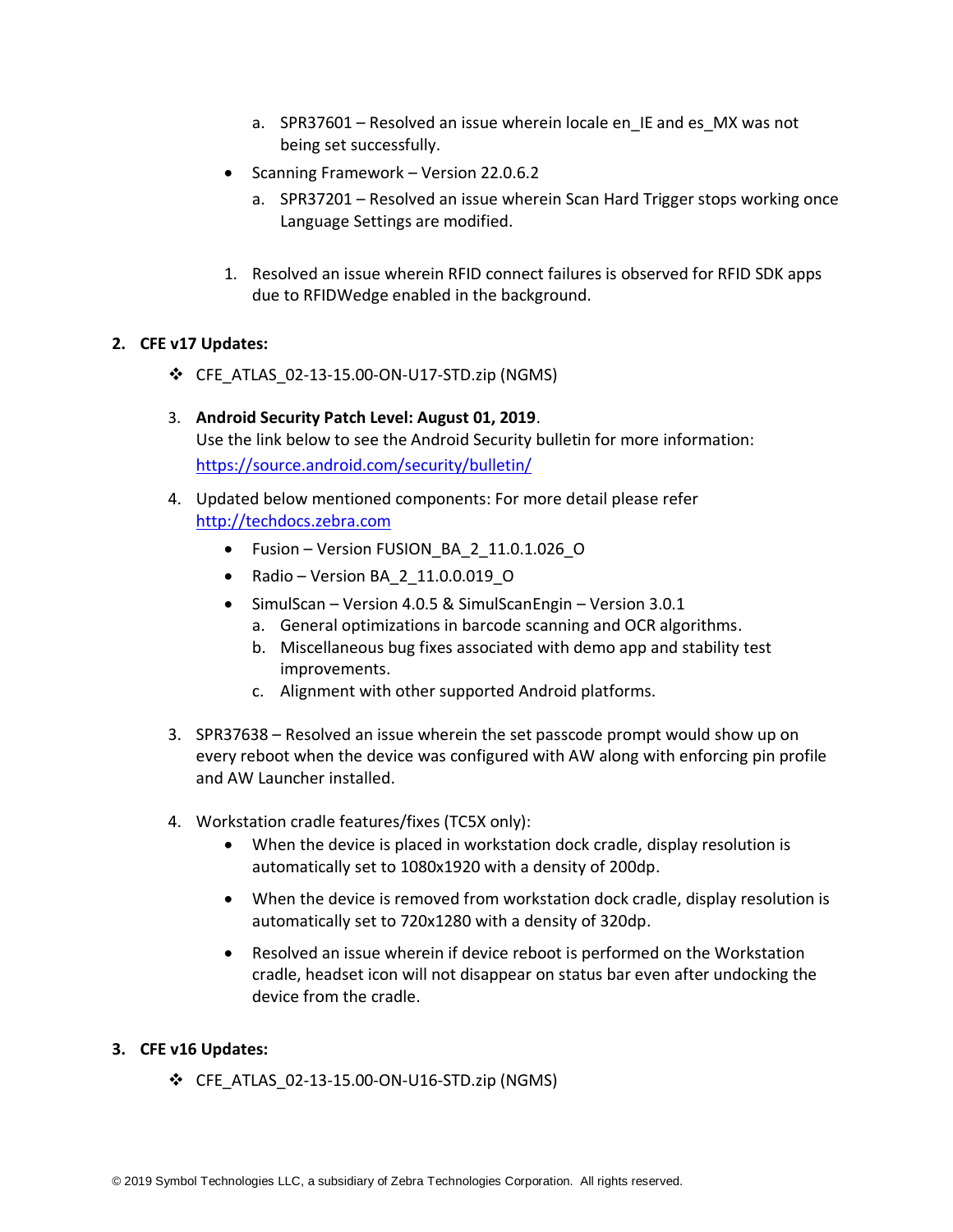#### 1. **Android Security Patch Level: July 01, 2019**.

Use the link below to see the Android Security bulletin for more information: <https://source.android.com/security/bulletin/>

- 2. Updated below mentioned components: For more detail please refer [http://techdocs.zebra.com](http://techdocs.zebra.com/)
	- DataWedge Version 7.3.22
		- a. SYMBOL\_TRIGGER\_6 virtual key can be mapped using KeyManagerCSP to any physical keys and the mapped physical keys can then be used to trigger RFIDWedge.
	- MXMF Version 9.0.3.1
		- a. SPR36768 Resolved an issue wherein EHS Hostname in title was not reflecting updated Hostname after device reboot.
	- $\bullet$  EKB Version 2.1.1.3
		- a. SPR37353 Enabled remapping of the right-side emoji icon in the EKB, both left and right emoji icons will be remapped to same key.
	- $\bullet$  EMDK Version 7.3.18.2318
	- OSx Version QCT.81.8.8.2
	- Zebra Data Service Version 3.5.0.1162
	- OemInfo Version 1.0.1.1128
- 3. SPR35991 Resolved an issue wherein when soft-keyboard is switched, sometimes scan data stops to transmit to apps.
- 4. SPR36946 Resolved an issue wherein System UI crashes whenever user tries to open settings related options on user screen in EHS.
- 5. SPR36967 Resolved an issue wherein downgrading LG patch will cause "Error Zebra Plugin Stopped" popup.
- 6. CHINA/Indonesia SKU Support LTE/4G network option/capability is disabled for China/Indonesia SKU's.
- 7. Added support for Force Rotation feature & USB Ethernet adapter for CRD-TC5X-1SWS-01 (TC5X Workstation Docking Cradle).

#### **4. CFE v15 Updates:**

- ❖ CFE\_ATLAS\_02-13-15.00-ON-U15-STD.zip (NGMS)
- 1. **Android Security Patch Level: June 01, 2019**. Use the link below to see the Android Security bulletin for more information: <https://source.android.com/security/bulletin/>
- 2. Updated below mentioned components: For more detail please refer [http://techdocs.zebra.com](http://techdocs.zebra.com/)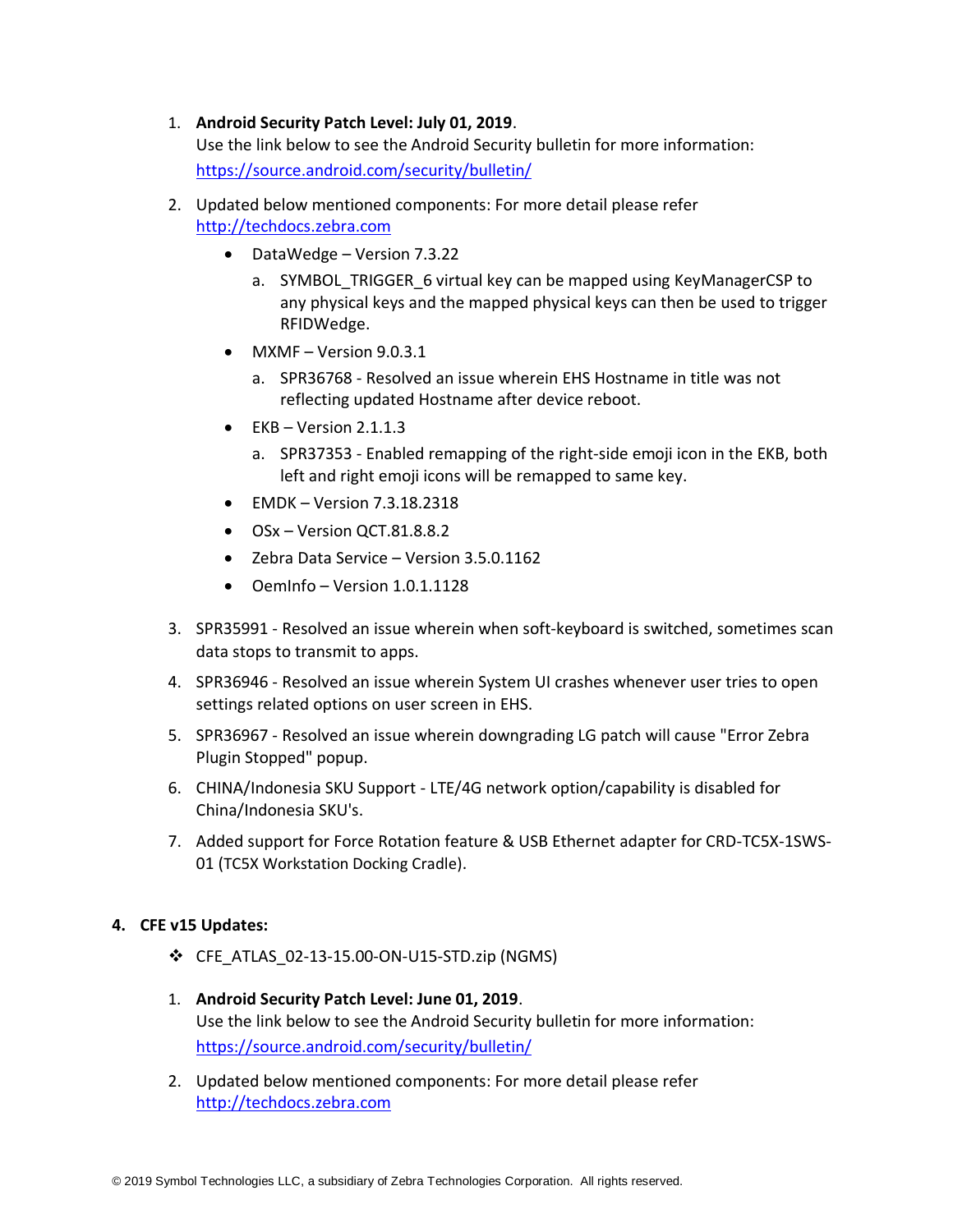- DataWedge Version 7.3.21
	- a. SPR37060 Resolved an issue wherein Datawedge was not disabling the scanner upon resume during app transition from background to foreground causing intermittent scanning failures.
	- b. SPR37124 Resolved an issue wherein ADF rule with crunch spaces was removing last character from barcode data with space.
- EMDK Version 7.3.17.2317
	- b. SPR36925: Resolved an issue wherein scanner was not available for second app when an ANR or crash occurred on the first app.
- MXMF Version 9.0.2.9
	- a. SPR36994 Resolved MX initialization issue wherein EHS was calling MX before completion of MX initialization process.
- $\bullet$  EKB Version 2.1.1.2
- Device Central Version 2.1.0.9
- 3. SPR 35943 Added WebView version 73.0.3683.
- 4. SPR36961 Fixed an issue wherein User installation of RFID apps does not persist on non-RFID devices after reboot.
- 5. SPR36897: Added dun type to Telstra-M2M APN.
- 6. SPR37175 Fixed an issue wherein Two apps can enable the same scanner without one app releasing it.
- 7. SPR36927 Resolved an issue wherein scanner was not available for any app when multiple apps enabled the scanner and any app among them disable the scanner when it moves to background.

#### **5. CFE v14 Updates:**

- ❖ CFE\_ATLAS\_02-13-15.00-ON-U14-STD.zip (NGMS)
- 1. **Android Security Patch Level: May 01, 2019**. Use the link below to see the Android Security bulletin for more information: <https://source.android.com/security/bulletin/>
- 2. Updated below mentioned components: For more detail please refer [http://techdocs.zebra.com](http://techdocs.zebra.com/)
	- DataWedge Version 7.3.18
	- StageNow Version 3.3.1.2000
	- $\bullet$  EMDK Version 7.3.14.2314
	- MXMF Version 9.0.2.4
	- DDT Version 1.17.0.9
	- $\bullet$  EKB Version 2.1.1.0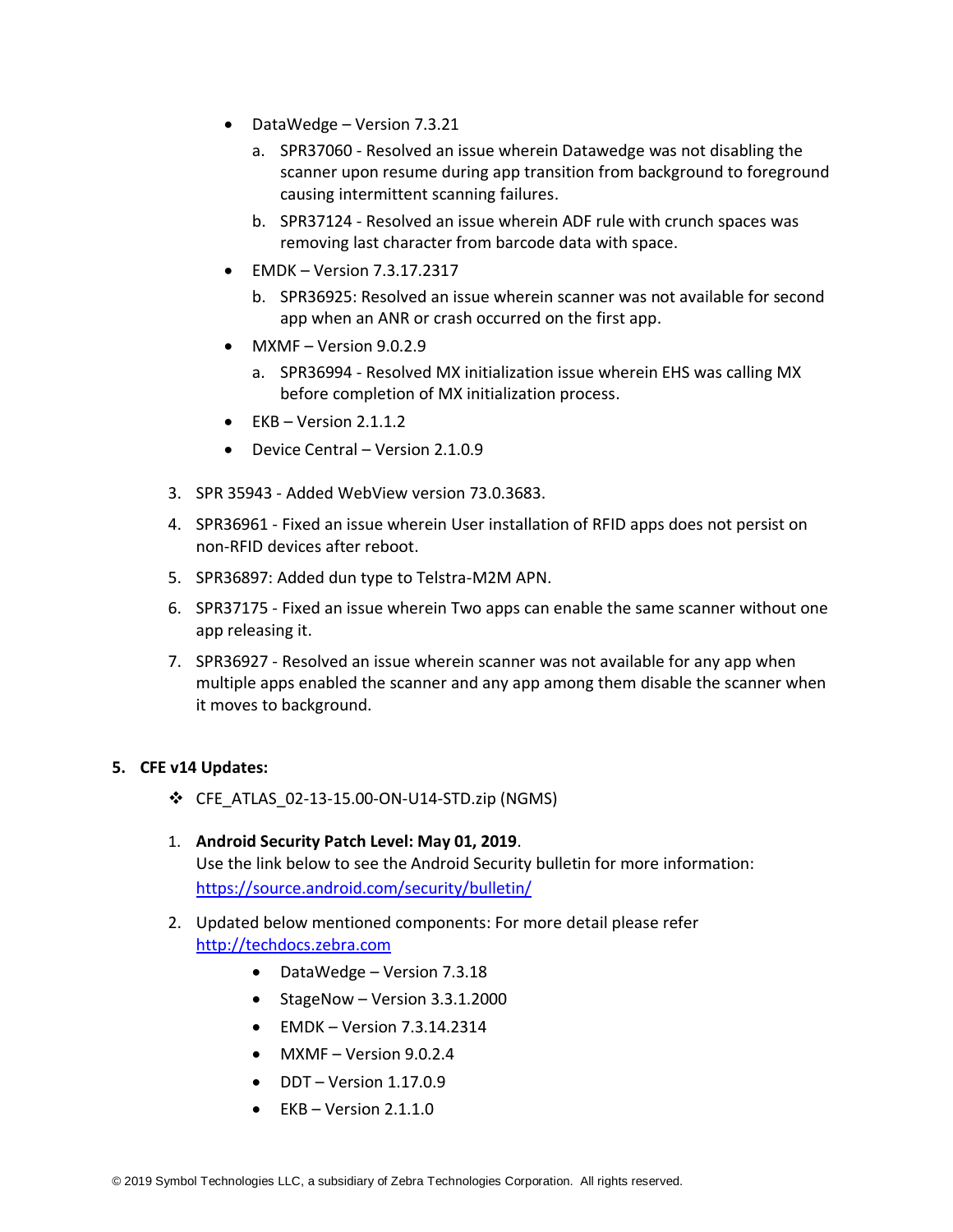- OemConfig Version 9.0.1.0
- Scanning Framework Version 22.0.6.1
	- a. DotCode Symbology support is added for SE4750, SE4850, SE4710 and Camera Scanning.
	- b. Digimarc barcode decoding support is added for Camera Scanning.
	- c. Support for new Symbologies named FebraBan and Gridmatrix is added.
	- d. Instant Data Reporting (MultiBarcode) feature support is added.
- OSx Version QCT.81.8.7
- 3. SPR36170 Fixed an issue wherein ntp sync does not work when parameters are updated using Stagenow.
- 4. SPR36143 Resolved an issue wherein remapping of control modifier keys were not persisting across a reboot.

#### **6. CFE v13 Updates:**

❖ CFE\_ATLAS\_02-13-15.00-ON-U13-STD.zip (NGMS)

**Note:** This CFE is *not* applicable for **MC3300 R** Devices

- 1. **Android Security Patch Level: April 01, 2019**. Use the link below to see the Android Security bulletin for more information: <https://source.android.com/security/bulletin/>
- 2. Updated below mentioned components: For more detail please refer [http://techdocs.zebra.com](http://techdocs.zebra.com/)
	- PTT Version 3.1.39
	- Device Central Version 2.0.22.1
	- OSX Version QCT.81.8.6 4
		- a. SPR36117/36095 Resolved an issue wherein the scanned data would not come to the Apps, Airplane menu item was missing in the Power key menu and Home and recent buttons were not functional.

#### **7. CFE v12 Updates:**

❖ CFE\_ATLAS\_02-13-15.00-ON-U12-STD.zip (NGMS)

**Note:** This CFE is *not* applicable for **TC56**, **TC75x** and **MC3300 R** Devices

- 1. **Android Security Patch Level: February 01, 2019**. Use the link below to see the Android Security bulletin for more information: <https://source.android.com/security/bulletin/>
- 2. Updated below mentioned components: For more detail please refer [http://techdocs.zebra.com](http://techdocs.zebra.com/)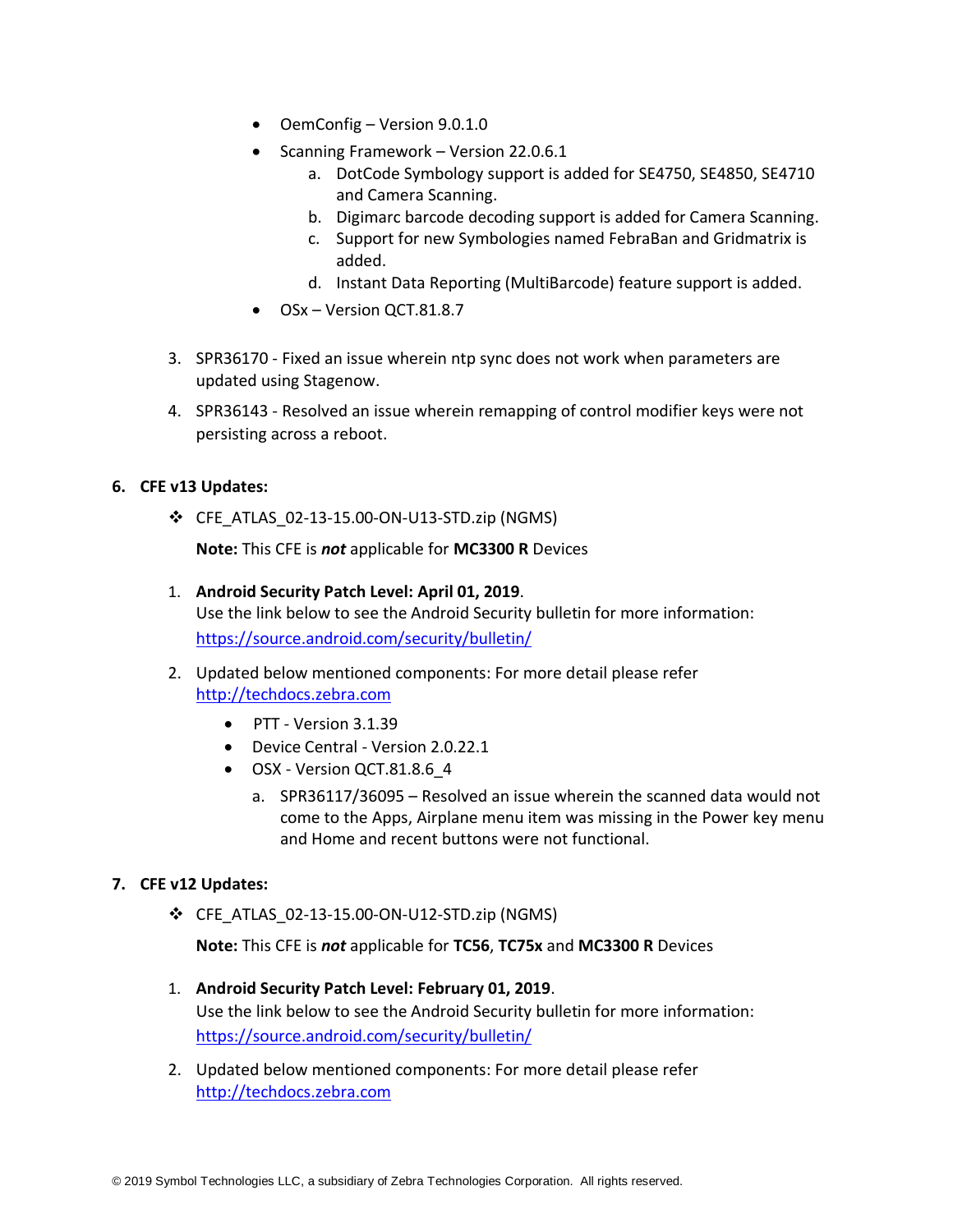- WorryFree WiFi Analyzer Version 3.2.20
- $MX: 8.4.1.3$ 
	- a. SPR35665 Resolved an issue wherein Google Keyboard settings was not persisting.
	- b. SPR35491/35856 Resolved an issue wherein Analytics Manager was throwing "Index out of bound error " when a StageNow Barcode is scanned.
	- c. SPR35928 Resolved an issue where Clock Manager CSP accepts timezone id in "/Etc" Olson format.
	- d. SPR35908 Resolved an issue wherein admin and user generated certificates could not be downloaded from external server.
	- e. SPR34771 Resolved synchronization issue while checking with accessmanager.
- StageNow client: 3.2.1.0
- OEMConfig: 8.4.0.1
- Datawedge: 7.2.5
- EKB: 2.0.1.9
	- a. SPR35603 Fixed an issue wherein Enterprise Keyboard was getting disappeared when external Keyboard was connected.
- EMDK: 7.2.2.2202
- DDT: 1.16.1.3
- 3. SPR36019 Resolved an issue wherein serial port control signals were not working as expected.

#### **8. CFE v11 Updates:**

❖ CFE\_ATLAS\_02-13-15.00-ON-U11-STD.zip (NGMS)

**Note:** This CFE is *not* applicable for **TC56**, **TC75x** and **MC3300 R** Devices

- 1. **Android Security Patch Level: December 01, 2018**. Use the link below to see the Android Security bulletin for more information: <https://source.android.com/security/bulletin/>
- 2. Updated below mentioned components: For more detail please refer [http://techdocs.zebra.com](http://techdocs.zebra.com/)
	- WLAN Version FUSION\_BA\_2\_11\_0.0.024\_O
	- $\bullet$  ZVC Version 2.1.0.14
	- OemInfo Version 1.0.0.1059

### <span id="page-7-0"></span>**Installation Requirements**

- ADB installed on the PC (including adb drivers)
- USB debugging turned ON (from Developer options)
- TC51/TC70x/VC80x/MC33x has at least: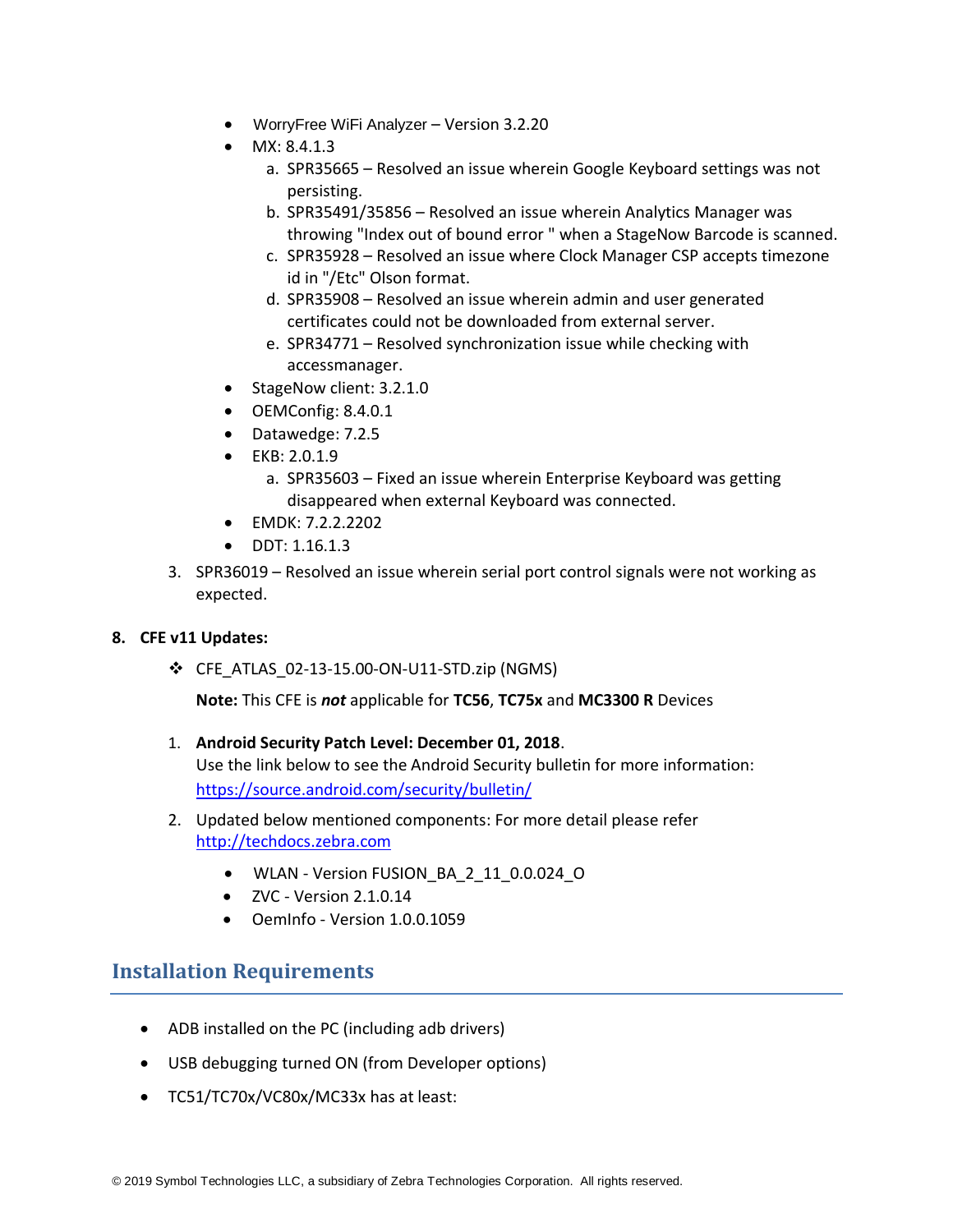- o Version 02-13-15.00-ON-U01-STD
- TC56/TC75x at least:
	- o Version 02-13-15.00-ON-U08-STD
- MC3300R has at least:
	- o Version 02-13-15.00-ON-U13-STD

# <span id="page-8-0"></span>**Installation Instructions**

#### CFE software update procedure:

The installation instructions assume you have ADB installed on your PC (the adb drivers etc..) and your device has developer options enabled and USB debugging ON. Instructions on HOW TO enable ADB is also captured in the user guide.

- 1. Connect the device to the PC using the USB data cable or through the cradle.
- 2. You may need to pull down the top menu and if you see "USB for charging", touch it and then change it to "File transfers".
- 3. Open Command Prompt, run *"adb devices"* and check if you can see the device's serial number… If yes, proceed… if not, you will need to get the PC set up with the proper drivers or install an External SD Card.
- 4. You may also get a pop up on your PC (Win 7) that you will be connected as a Portable Media Player… this can be ignored.

#### ❖ **Download Image**

a) CFE\_ATLAS\_02-13-15.00-ON-U18-STD.zip listed above in content section

- 5. Entering Recovery Mode
	- a. Choice 1: In Command Prompt, type *"adb reboot recovery"* and click enter.
	- b. Choice 2:
		- TC5x/TC7x: Reset and hold PTT key
		- VC80x: Reboot the VC80x using the power button menu and when the screen goes black, hold the Power and + buttons
		- MC33x/MC3300r: Reboot the device while holding the Pistol Grip Trigger (GUN Device) or the Right Scan Trigger (BRICK Device)
		- When Zebra Technologies logo appears on the screen release the PTT Key/Buttons/Trigger
- 6. Your device will reboot and put you on the Android Recovery screen.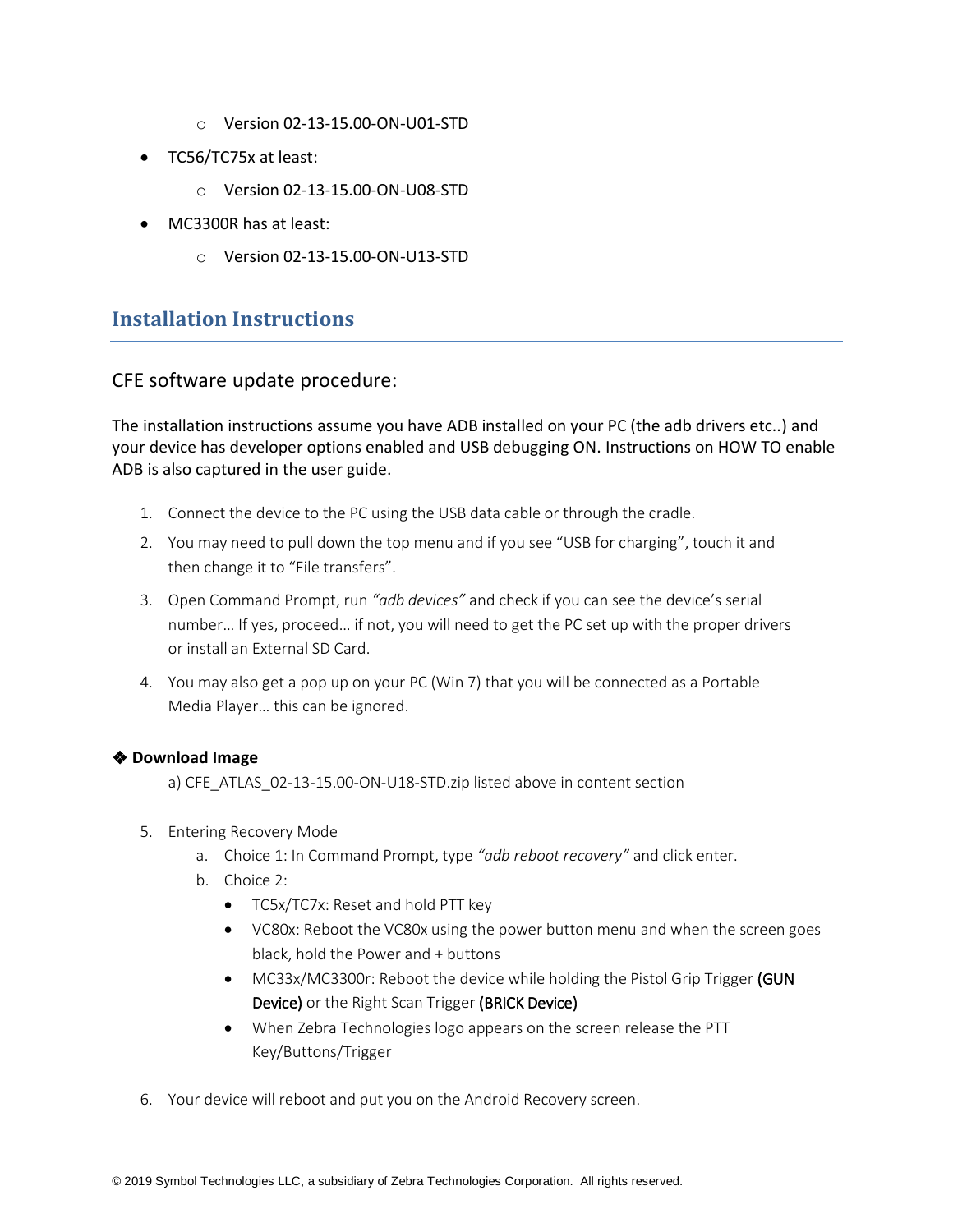- 7. If applying update via sideload Method
	- a. Use the Volume + and to highlight, "Apply update from ADB" and press the Power key to select it for applying OS upgrade package
- 8. if applying update via External SD card
	- a. Use the Volume + and to highlight "Apply update from SD card" and press the Power Key to select it
	- b. Use the Volume + and to highlight package CFE\_ATLAS\_02-13-15.00-ON-U18-STD.zip and press the Power Key to select it.
	- c. Go to Step 10 once above steps are completed
- 9. With your Command Prompt open in the Host machine, type *"adb sideload"* command and add a space and then drag and drop the CFE\_ATLAS\_02-13-15.00-ON-U18-STD.zip file on to it and click enter.
	- a. Your PC screen will show files being installed and a little blue horizontal progress bar on your device will show status... and after about  $6<sup>o</sup>$  minutes (could be 10+ minutes if installing GMS) it should be done and you should be back at the Android Recovery screen.
- 10. *"Reboot system now"* is highlighted. Press the Power Key to Reboot.

11. At the Home Screen, we need to verify that the BSP upgrade took place and set the Date & Time.

- <span id="page-9-1"></span>a. Go to "Settings" and scroll down to "About phone" and look at the "Build number". It should start with "02-13-15.00-ON-U18-STD release keys". Now you are on the correct BSP.
- 12. Now you are all set to use your Zebra Device.

# <span id="page-9-0"></span>**Device Compatibility**

This software release has been approved for use on the following devices.

| <b>TC51</b>               |                         |
|---------------------------|-------------------------|
| <b>Device Part Number</b> | <b>Operating System</b> |
| TC510K-1PAZU2P-US         | Android M, N, O         |
| TC510K-1PAZU2P-A6         | Android M, N, O         |
| TC510K-1PAZU4P-US         | Android M, N, O         |
| TC510K-1PAZU4P-A6         | Android M, N, O         |
| TC510K-1HDZU2P-US         | Android M, N, O         |
| TC510K-1HDZU4P-US         | Android M, N, O         |
| TC510K-1HDZU2P-A6         | Android M, N, O         |
| TC510K-1HDZU4P-A6         | Android M, N, O         |
| TC510K-1PAZU2P-IA         | Android M, N, O         |
| TC510K-1PAZU4P-IA         | Android M, N, O         |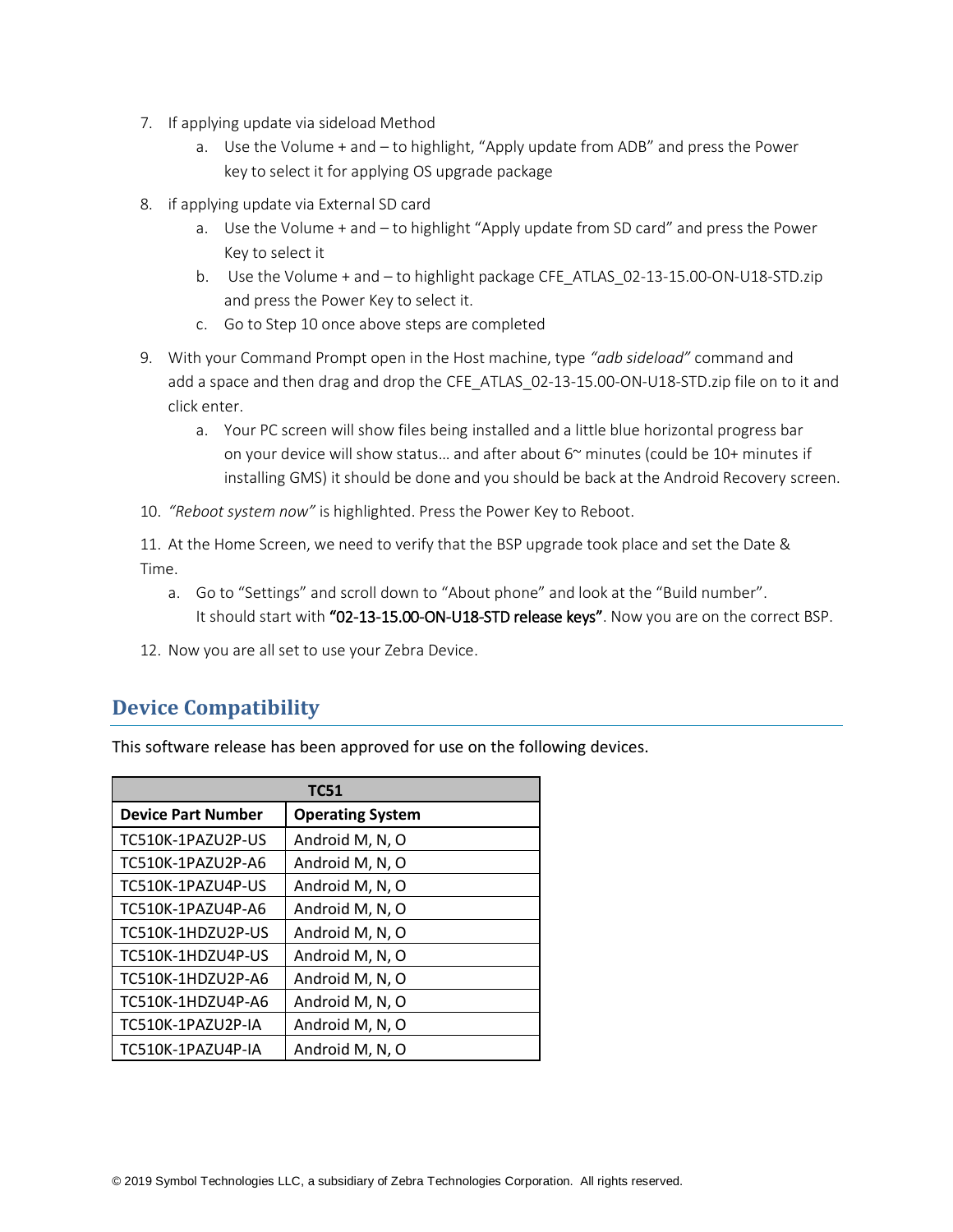| TC70x                     |                         |
|---------------------------|-------------------------|
| <b>Device Part Number</b> | <b>Operating System</b> |
| TC700K-02B22B0-A6         | Android M, N, O         |
| TC700K-02B24B0-A6         | Android M, N, O         |
| TC700K-02B22B0-US         | Android M, N, O         |
| TC700K-02B24B0-US         | Android M, N, O         |
| TC700K-02B22B0-IA         | Android M, N, O         |

Supported FIPS and TAA Compliant SKUS:

| <b>FIPS and TAA Compliant SKUS</b> |                         |
|------------------------------------|-------------------------|
| <b>Device Part Number</b>          | <b>Operating System</b> |
| TC510K-1PAZU4P-FT                  | Android M, N, O         |
| TC510K-1HDZU4P-FT                  | Android M, N, O         |
| TC700K-02B24B0-FT                  | Android M, N, O         |

| <b>TC56</b>               |                         |
|---------------------------|-------------------------|
| <b>Device Part Number</b> | <b>Operating System</b> |
| TC56CJ-2PAZU2P-US         | Android M, N, O         |
| TC56CJ-2PAZU2P-A6         | Android M, N, O         |
| TC56DJ-2PAZU2P-A6         | Android M, N, O         |
| TC56DJ-2PAZU2P-BR         | Android M, N, O         |
| TC56DJ-2PAZU2P-IA         | Android M, N, O         |
| TC56DJ-2PAZU2P-CN         | Android M, N, O         |
| TC56DJ-2PAZU2P-TN         | Android M, N, O         |
| TC56DJ-2PAZU2P-ID         | Android M, N, O         |
| TC56CJ-2PAZU4P-US         | Android M, N, O         |
| TC56CJ-2PAZU4P-A6         | Android M, N, O         |
| TC56DJ-2PAZU4P-A6         | Android M, N, O         |
| TC56DJ-2PAZU4P-BR         | Android M, N, O         |
| TC56DJ-2PAZU4P-IA         | Android M, N, O         |
| TC56DJ-2PAZU4P-CN         | Android M, N, O         |
| TC56DJ-2PAZU4P-TN         | Android M, N, O         |
| TC56DJ-2PAZU4P-ID         | Android M, N, O         |

| <b>TC75x</b>              |                         |
|---------------------------|-------------------------|
| <b>Device Part Number</b> | <b>Operating System</b> |
| TC75EK-22B22AB-US         | Android M, N, O         |
| TC75EK-22B24AB-US         | Android M, N, O         |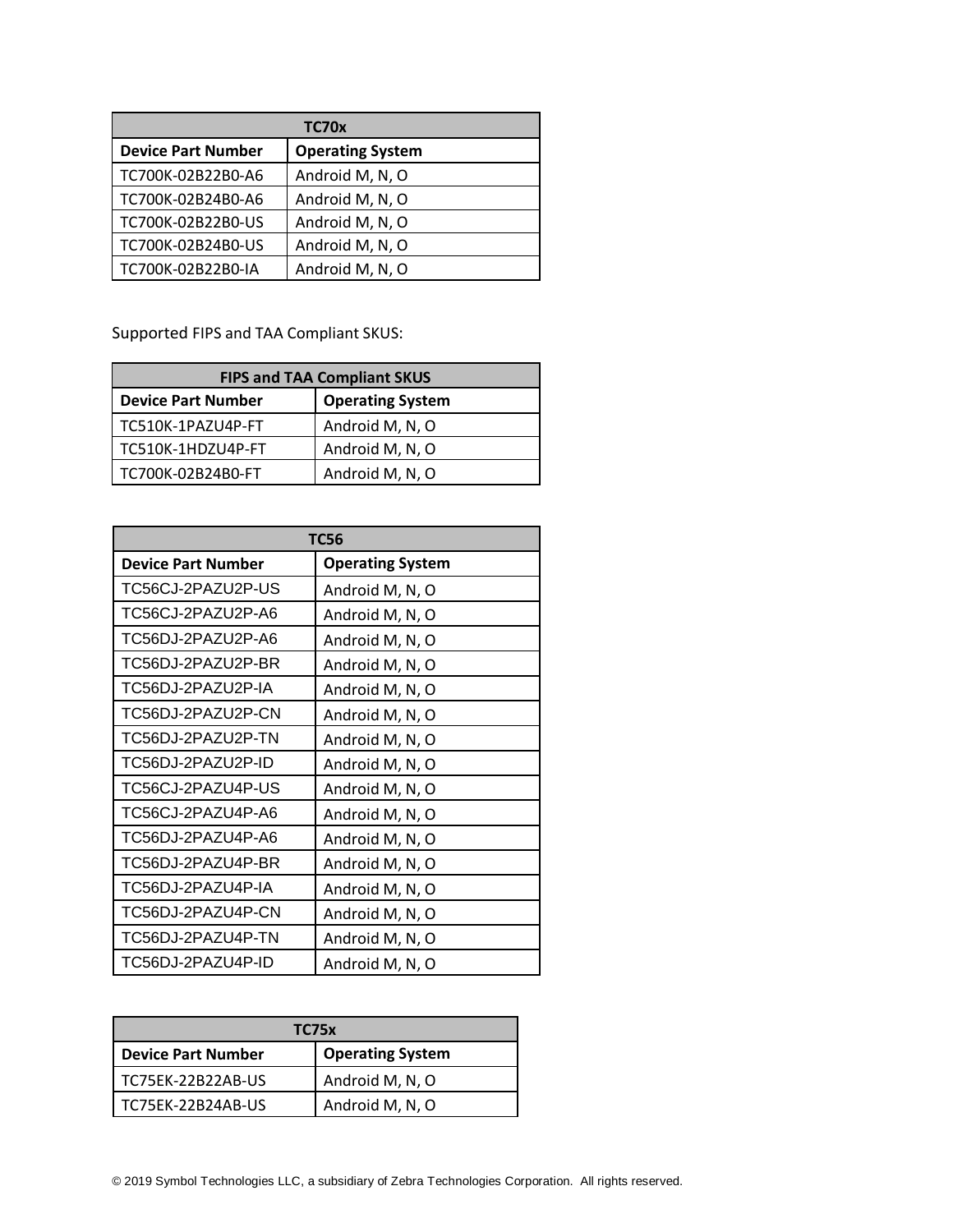| TC75EK-22F22AB-US | Android M, N, O |
|-------------------|-----------------|
| TC75EK-22B22AF-US | Android M, N, O |
| TC75FK-22B22AD-A6 | Android M, N, O |
| TC75FK-22B24AD-A6 | Android M, N, O |
| TC75FK-22B22AD-BR | Android M, N, O |
| TC75FK-22B22AD-IA | Android M, N, O |
| TC75FK-22B22AD-ID | Android M, N, O |
| TC75FK-22B22AD-TN | Android M, N, O |
| TC75FK-22F22AD-A6 | Android M, N, O |
| TC75FK-22B22AD-TW | Android M, N, O |
| TC75GK-22B22AD-A6 | Android M, N, O |
| TC75GK-22B24AD-A6 | Android M, N, O |
| TC75GK-22F22AD-A6 | Android M, N, O |

Supported FIPS and TAA Compliant SKUS:

| <b>FIPS and TAA Compliant SKUS</b> |  |
|------------------------------------|--|
| <b>Device Part Number</b>          |  |
| TC56CJ-2PAZU4P-FT                  |  |

| <b>FIPS and TAA Compliant SKUS</b> |  |
|------------------------------------|--|
| <b>Device Part Number</b>          |  |
| TC75EK-22B24AB-FT                  |  |

| <b>VC80x USA</b>      |                                |                         |
|-----------------------|--------------------------------|-------------------------|
|                       | <b>Device Part Number</b>      | <b>Operating System</b> |
| <b>Warehouse AOSP</b> | VC80X-10SSRAABBA-U             | Android N, O            |
| <b>Freezer AOSP</b>   | VC80X-10FSRAABBA-U             | Android N, O            |
| Outdoor AOSP          | VC80X-10SORAABBA-U             | Android N, O            |
|                       |                                |                         |
|                       | <b>VC80x Rest of the World</b> |                         |
| Warehouse AOSP        | VC80X-10SSRAABBA-I             | Android N, O            |
| <b>Freezer AOSP</b>   | VC80X-10FSRAABBA-I             | Android N, O            |
| Outdoor AOSP          | VC80X-10SORAABBA-I             | Android N, O            |
|                       |                                |                         |
| <b>VC80x India</b>    |                                |                         |
| Warehouse AOSP India  | VC80X-10SSRAABBA-IN            | Android N, O            |
| Outdoor AOSP India    | VC80X-10SORAABBA-IN            | Android N, O            |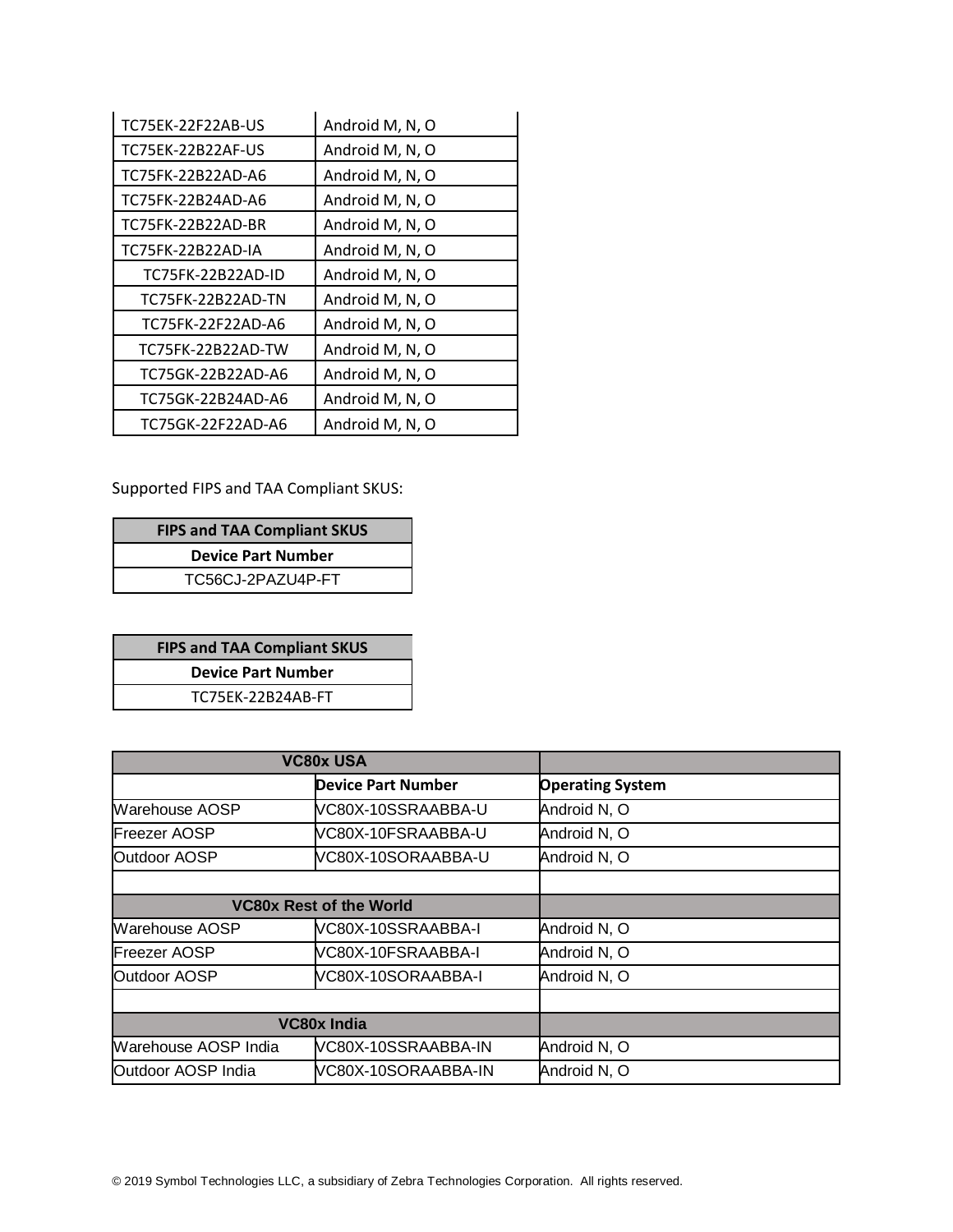| MC33x                     |                         | MC33x                     |   |
|---------------------------|-------------------------|---------------------------|---|
| <b>Device Part Number</b> | <b>Operating System</b> | <b>Device Part number</b> | C |
| MC330K-GE3HA3NA           | Android N, O            | MC330M-RL4SG2RW           | A |
| MC330K-GE3HA3RW           | Android N, O            | MC330M-SI2HA2RW           | A |
| MC330K-GE4HA3NA           | Android N, O            | MC330M-SI30A2RW           | A |
| MC330K-GE4HA3RW           | Android N, O            | MC330M-SI3HA2NA           | A |
| MC330K-GE4HA4NA           | Android N, O            | MC330M-SI3HA2RW           | A |
| MC330K-GE4HA4RW           | Android N, O            | MC330M-SI40A2NA           | A |
| MC330K-GI3HA3NA           | Android N, O            | MC330M-SI4HA2NA           | A |
| MC330K-GI3HA3RW           | Android N, O            | MC330M-SI4HA2RW           | A |
| MC330K-GI3HA4RW           | Android N, O            | MC330M-SI4HG2NA           | A |
| MC330K-GI4HA3NA           | Android N, O            | MC330M-SL2HA2RW           | A |
| MC330K-GI4HA3RW           | Android N, O            | MC330M-SL2HG2RW           | A |
| MC330K-GI4HA4NA           | Android N, O            | MC330M-SL3HA2NA           | A |
| MC330K-GI4HA4RW           | Android N, O            | MC330M-SL3HA2RW           | A |
| MC330K-GI4HG3NA           | Android N, O            | MC330M-SL4HA2NA           | A |
| MC330K-GI4HG3RW           | Android N, O            | MC330M-SN3HA2RW           | A |
| MC330K-GI4HG4NA           | Android N, O            | MC330M-SN4HA2NA           | A |
| MC330K-GI4HG4RW           | Android N, O            | MC330M-RL2SG2US           | A |
| MC330K-GL2HA3RW           | Android N, O            | MC330M-SL4HG2US           | A |
| MC330K-GL3HA3RW           | Android N, O            | MC330M-SL3HG2US           | A |
| MC330K-GL3HA4RW           | Android N, O            | MC330M-RL4SG2US           | A |
| MC330K-GL4HA3NA           | Android N, O            | MC330M-RL3HG2US           | A |
| MC330K-GL4HA3RW           | Android N, O            | MC330M-SN4HG2US           | A |
| MC330K-GL4HA4NA           | Android N, O            | MC330M-SI3HG2US           | A |
| MC330K-GL4HA4RW           | Android N, O            | MC330M-GL4HG2US           | A |
| MC330K-GL4HG3RW           | Android N, O            | MC330M-GL3HG2US           | A |
| MC330K-RC3HA4NA           | Android N, O            | MC330M-GL2HG2US           | A |
| MC330K-RC3HA4RW           | Android N, O            | MC330M-GI3HG2US           | A |
| MC330K-RC3HG4RW           | Android N, O            | MC330M-GI2HG2US           | A |
| MC330K-RC4HA4NA           | Android N, O            | MC330K-SN4HG3US           | A |
| MC330K-RC4HA4RW           | Android N, O            | MC330K-SI3HG3US           | A |
| MC330K-RL3HA3RW           | Android N, O            | MC330K-GL4HG3US           | A |
| MC330K-RL3HG3RW           | Android N, O            | MC330K-RC4HG4US           | A |
| MC330K-RL3SG3RW           | Android N, O            | MC330K-RC3HG4US           | A |
| MC330K-RL4HA3NA           | Android N, O            | MC330K-GL4HG4US           | A |
| MC330K-RL4HA3RW           | Android N, O            | MC330K-GI3HG3US           | A |
| MC330K-RL4HG3NA           | Android N, O            | MC330K-SP4HG4US           | A |
| MC330K-SB3HA4NA           | Android N, O            | MC330K-SP3HG4US           | A |
| MC330K-SB3HA4RW           | Android N, O            | MC330K-SB3HG4US           | A |
| MC330K-SB3HG4RW           | Android N, O            | MC330K-SE4HG3US           | A |
| MC330K-SB4HA4NA           | Android N, O            | MC330K-SE3HG3US           | A |
| MC330K-SB4HA4RW           | Android N, O            | MC330K-SE2HG3US           | A |

**Operating System** Android N, O Android N, O Android N, O Android N, O Android N, O Android N, O Android N, O Android N, O Android N, O Android N, O Android N, O Android N, O Android N, O Android N, O Android N, O Android N, O Android N, O Android N, O Android N, O Android N, O Android N, O Android N, O Android N, O Android N, O Android N, O Android N, O Android N, O Android N, O Android N, O Android N, O Android N, O Android N, O Android N, O Android N, O Android N, O Android N, O Android N, O Android N, O Android N, O Android N, O Android N, O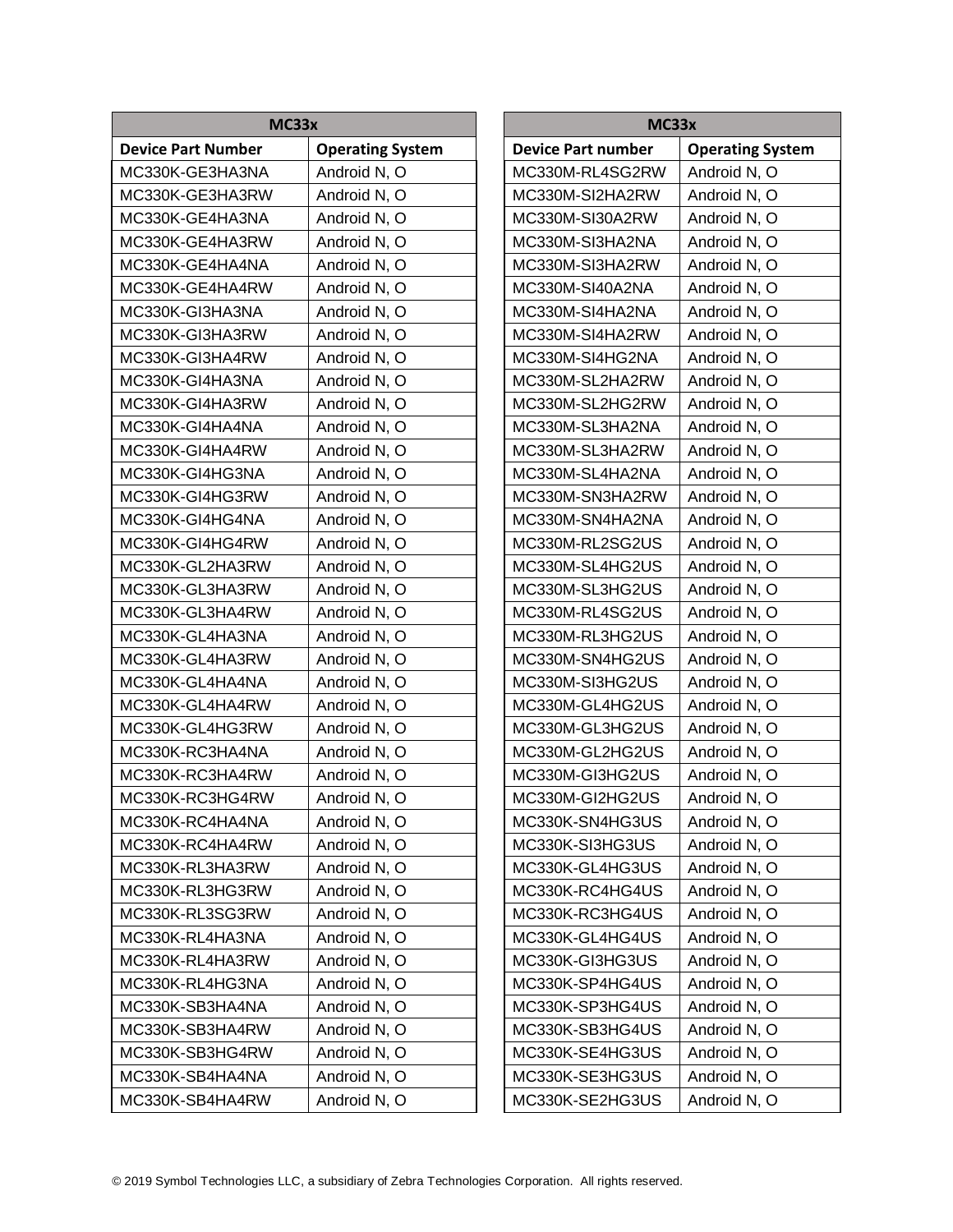| MC330K-SB4HG4NA | Android N, O | MC330K-GE4HG3US              | Android N, O |
|-----------------|--------------|------------------------------|--------------|
| MC330K-SE2HA3RW | Android N, O | MC330K-GE3HG3US              | Android N, O |
| MC330K-SE3HA3NA | Android N, O | MC330K-GE2HG3US              | Android N, O |
| MC330K-SE3HA3RW | Android N, O | MC330K-SG4HG4US              | Android N, O |
| MC330K-SE4HA3NA | Android N, O | MC330K-SG3HG4US              | Android N, O |
| MC330K-SE4HA3RW | Android N, O | MC330K-SG2HG4US              | Android N, O |
| MC330K-SG3HA4NA | Android N, O | MC330K-GE4HG4US              | Android N, O |
| MC330K-SG3HA4RW | Android N, O | MC330K-GE2HG4US              | Android N, O |
| MC330K-SG4HA4NA | Android N, O | <b>MC330K-</b><br>GI3HG3US01 | Android N, O |
| MC330K-SI2HA3RW | Android N, O | MC330M-SN3HG2RW              | Android N, O |
| MC330K-SI3HA3NA | Android N, O | MC330M-SL3HG2RW              | Android N, O |
| MC330K-SI3HA3RW | Android N, O | MC330M-SI4HG2RW              | Android N, O |
| MC330K-SI3HG3RW | Android N, O | MC330M-SI3HG2RW              | Android N, O |
| MC330K-SI4HA3NA | Android N, O | MC330M-SI2HG2RW              | Android N, O |
| MC330K-SI4HA3RW | Android N, O | MC330M-RL3HG2RW              | Android N, O |
| MC330K-SI4HG3NA | Android N, O | MC330M-RL2SG2RW              | Android N, O |
| MC330K-SL2HA3RW | Android N, O | MC330M-GL4HG2RW              | Android N, O |
| MC330K-SL4HA3RW | Android N, O | MC330M-GL2HG2RW              | Android N, O |
| MC330K-SN3HA3RW | Android N, O | MC330M-GI4HG2RW              | Android N, O |
| MC330K-SN4HA3NA | Android N, O | MC330M-GI4HG2IN              | Android N, O |
| MC330K-SN4HA3RW | Android N, O | MC330M-GI3HG2IN              | Android N, O |
| MC330K-SP3HA4NA | Android N, O | MC330M-GI2HG2RW              | Android N, O |
| MC330K-SP3HA4RW | Android N, O | MC330K-SP4HG4RW              | Android N, O |
| MC330K-SP4HA4NA | Android N, O | MC330K-SP3HG4RW              | Android N, O |
| MC330K-SP4HA4RW | Android N, O | MC330K-SN4HG3RW              | Android N, O |
| MC330M-GI2HA2NA | Android N, O | MC330K-SN3HG3RW              | Android N, O |
| MC330M-GI2HA2RW | Android N, O | MC330K-SL4HG3RW              | Android N, O |
| MC330M-GI30A2RW | Android N, O | MC330K-SL2HG3RW              | Android N, O |
| MC330M-GI3HA2IN | Android N, O | MC330K-SI4HG3RW              | Android N, O |
| MC330M-GI3HA2NA | Android N, O | MC330K-SI2HG3RW              | Android N, O |
| MC330M-GI3HA2RW | Android N, O | MC330K-SG3HG4RW              | Android N, O |
| MC330M-GI3HG2RW | Android N, O | MC330K-SG2HG4RW              | Android N, O |
| MC330M-GI40A2NA | Android N, O | MC330K-SE4HG3RW              | Android N, O |
| MC330M-GI4HA2IN | Android N, O | MC330K-SE3HG3RW              | Android N, O |
| MC330M-GI4HA2NA | Android N, O | MC330K-SE2HG3RW              | Android N, O |
| MC330M-GI4HA2RW | Android N, O | MC330K-SB4HG4RW              | Android N, O |
| MC330M-GI4HG2NA | Android N, O | MC330K-RL4HG3RW              | Android N, O |
| MC330M-GL2HA2NA | Android N, O | MC330K-RC4HG4RW              | Android N, O |
| MC330M-GL2HA2RW | Android N, O | MC330K-GL4HG3RW              | Android N, O |
| MC330M-GL3HA2NA | Android N, O | MC330K-GL3HG4RW              | Android N, O |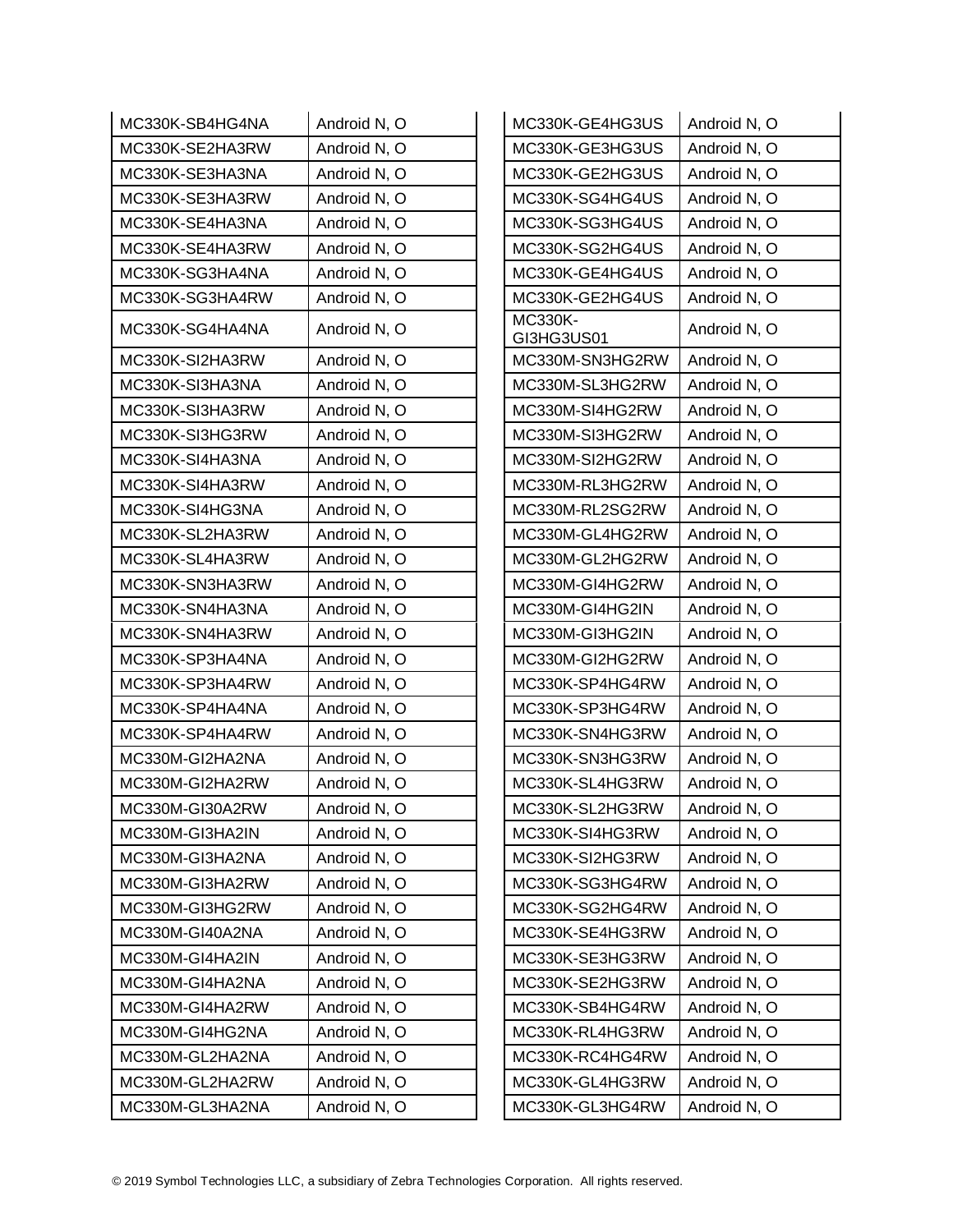| MC330M-GL3HA2RW | Android N, O | MC330K-GL3HG3RW       | Android N, O |
|-----------------|--------------|-----------------------|--------------|
| MC330M-GL3HG2RW | Android N, O | MC330K-GL2HG3RW       | Android N, O |
| MC330M-GL40A2NA | Android N, O | MC330K-GI3HG4RW       | Android N, O |
| MC330M-GL40A2RW | Android N, O | MC330K-GI3HG3RW       | Android N, O |
| MC330M-GL4HA2NA | Android N, O | MC330K-GE4HG4RW       | Android N, O |
| MC330M-GL4HA2RW | Android N, O | MC330K-GE4HG3RW       | Android N, O |
| MC330M-RL2SA2NA | Android N, O | MC330K-GE3HG3RW       | Android N, O |
| MC330M-RL2SA2RW | Android N, O | MC330K-GE2HG4RW       | Android N, O |
| MC330M-RL3HA2NA | Android N, O | MC330K-GE2HG3RW       | Android N, O |
| MC330M-RL3HA2RW | Android N, O | MC330K-<br>GI3HG3RW01 | Android N, O |
| MC330M-RL3SA2NA | Android N, O | MC330K-GE2HA3US       | Android N, O |
| MC330M-RL3SA2RW | Android N, O | MC330K-GE2HA4US       | Android N, O |
| MC330M-RL3SG2NA | Android N, O | MC330K-SE2HA3US       | Android N, O |
| MC330M-RL3SG2RW | Android N, O | MC330K-SG2HA4US       | Android N, O |
| MC330M-RL40A2NA | Android N, O | MC330K-GE2HA3RW       | Android N, O |
| MC330M-RL4SA2NA | Android N, O | MC330K-GE2HA4RW       | Android N, O |
| MC330M-RL4SA2RW | Android N, O | MC330K-SG2HA4RW       | Android N, O |

| <b>MC3300R</b>            |                         | <b>MC3300R</b>            |                         |  |
|---------------------------|-------------------------|---------------------------|-------------------------|--|
| <b>Device Part Number</b> | <b>Operating System</b> | <b>Device Part Number</b> | <b>Operating System</b> |  |
| MC333R-GI2HA4IL           | Android N, O            | MC339R-GE2HA4CN           | Android N, O            |  |
| MC333R-GI2HA4CN           | Android N, O            | MC339R-GF2HA4CN           | Android N, O            |  |
| MC333R-GI4HA4CN           | Android N, O            | MC339R-GE4HA4CN           | Android N, O            |  |
| MC339R-GF4HA4CN           | Android N, O            |                           |                         |  |

| <b>MC3300R</b>            |                         |  |  |
|---------------------------|-------------------------|--|--|
| <b>Device Part Number</b> | <b>Operating System</b> |  |  |
| MC339R-GE2HA4CN           | Android N, O            |  |  |
| MC339R-GF2HA4CN           | Android N, O            |  |  |
| MC339R-GE4HA4CN           | Android N, O            |  |  |
|                           |                         |  |  |

# **Known Issues and Limitations**

- 1. USB audio headset is not supported on Workstation Cradle.
- 2. For an existing Data wedge profile which is configured for Image barcode scanning, if the user updates the profile for SimulScan data capture and reboots the device, the decoder list is shown as blank under DataWedge settings. As a workaround, user needs to use two different Data wedge profiles one for Imager barcode scanning and other profile for Simul scan data capture.